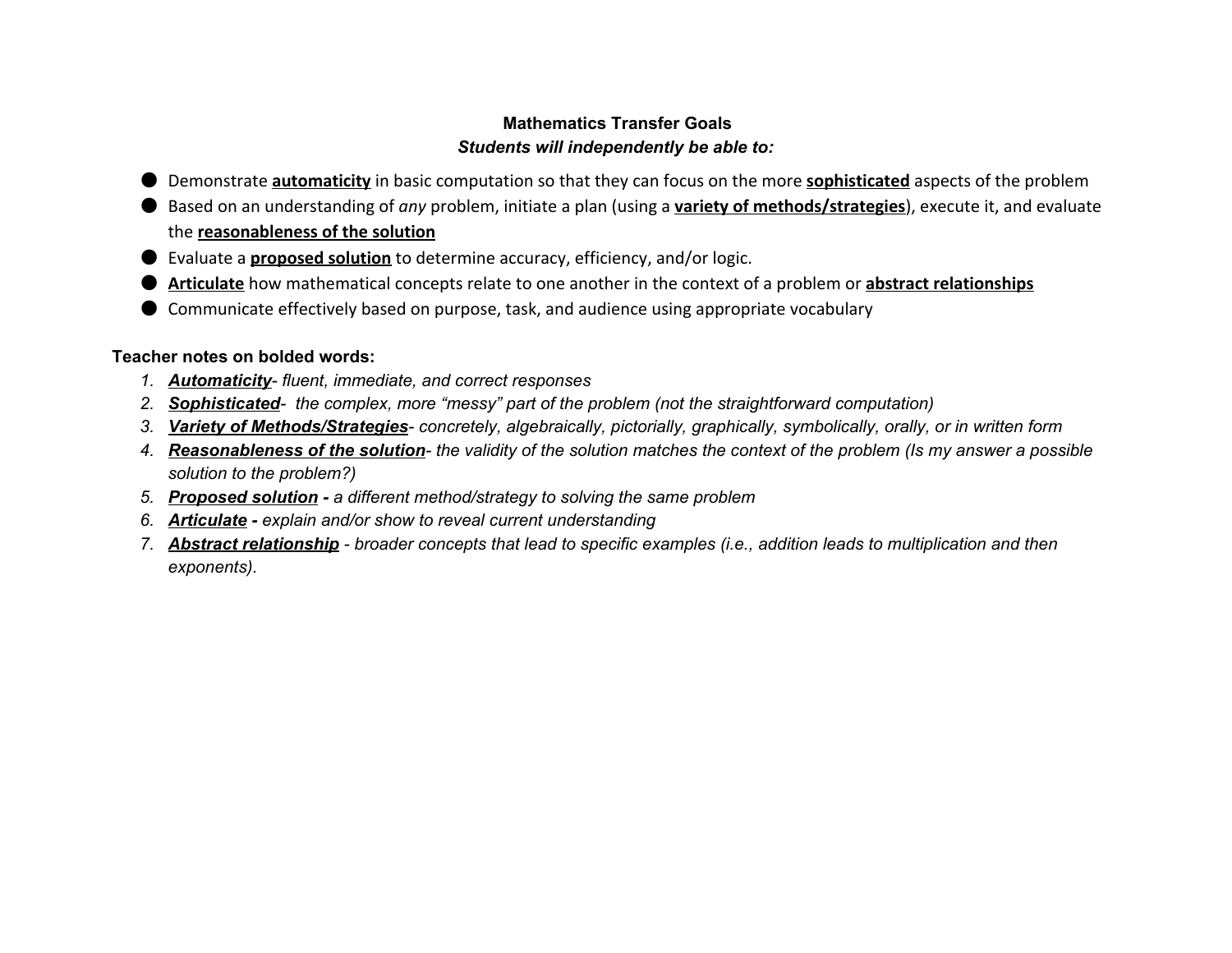## **NUMBER SENSE (K-8)**

| Understandings                                                                                                                                                                                                                                                                                                                                                                                                                               | <b>Essential Questions</b>                                                                                                                                                                                                                                                                                                                                                                                                                                                                                                                                                                                                                                                                                                                                                                      |
|----------------------------------------------------------------------------------------------------------------------------------------------------------------------------------------------------------------------------------------------------------------------------------------------------------------------------------------------------------------------------------------------------------------------------------------------|-------------------------------------------------------------------------------------------------------------------------------------------------------------------------------------------------------------------------------------------------------------------------------------------------------------------------------------------------------------------------------------------------------------------------------------------------------------------------------------------------------------------------------------------------------------------------------------------------------------------------------------------------------------------------------------------------------------------------------------------------------------------------------------------------|
| 1. (K+) Numbers can represent quantity, position, location,<br>and /or relationships.<br>2. $(K+)$ The same value can be represented in multiple<br>ways.<br>3. (K+) A quantity can be presented in various ways<br>depending on the context of the problem.<br>4. $(1+)$ The value of a number is quantified by the<br>placement of its digits.<br>5. (2+) Numbers are classified by their attributes (e.g.,<br>even/odd, prime/composite). | (K-1) How do I show this number? How does this help me<br>$\bullet$<br>answer the problem? $(2+)$ How do I determine the best way<br>to represent this number/value/expression based on the<br>problem in front of me? How does this help me become an<br>efficient problem solver? ( $U$ 1, 2, 3)<br>(K-1) How do I use numbers to make sense of things around<br>$\bullet$<br>me? $(2+)$ How do I use numbers to make sense of the<br>world? $(U 1, 3)$<br>(K+) What strategy am I using to solve this problem? When<br>$\bullet$<br>does it work? When is a different strategy more<br>appropriate/efficient? (U4)<br>(2+) How do I classify this number? How does that help me<br>$\bullet$<br>solve the problem? How does that help me spot a strange<br>answer or a common mistake? (U 5) |

#### **COMPUTATION**

| <b>Understandings</b>                                        | <b>Essential Questions</b>                                      |
|--------------------------------------------------------------|-----------------------------------------------------------------|
| $(K+)$ When objects/numbers/values are combined,             | $(K-1)$ How are addition $(+)$ and subtraction $(-)$ connected? |
| mathematical rules guarantee the resulting quantity.         | How does that help me solve problems? $(2+)$ How do             |
| $(K+)$ The relationships among the operations and their      | mathematical operations relate to each other? (U1)              |
| 2.                                                           | (K-5) How do I know what operation to use? How do I know        |
| properties promote computational automaticity.               | if I'm right? (6+) How do I know what operation/formula to      |
| (2+) In certain situations, an estimate is as useful (if not | use? How do I know if I'm right? (U 1, 2)                       |
| more useful) than an exact answer.                           | (Gr. 2) When is estimation better than counting? (Gr. $3+$ )    |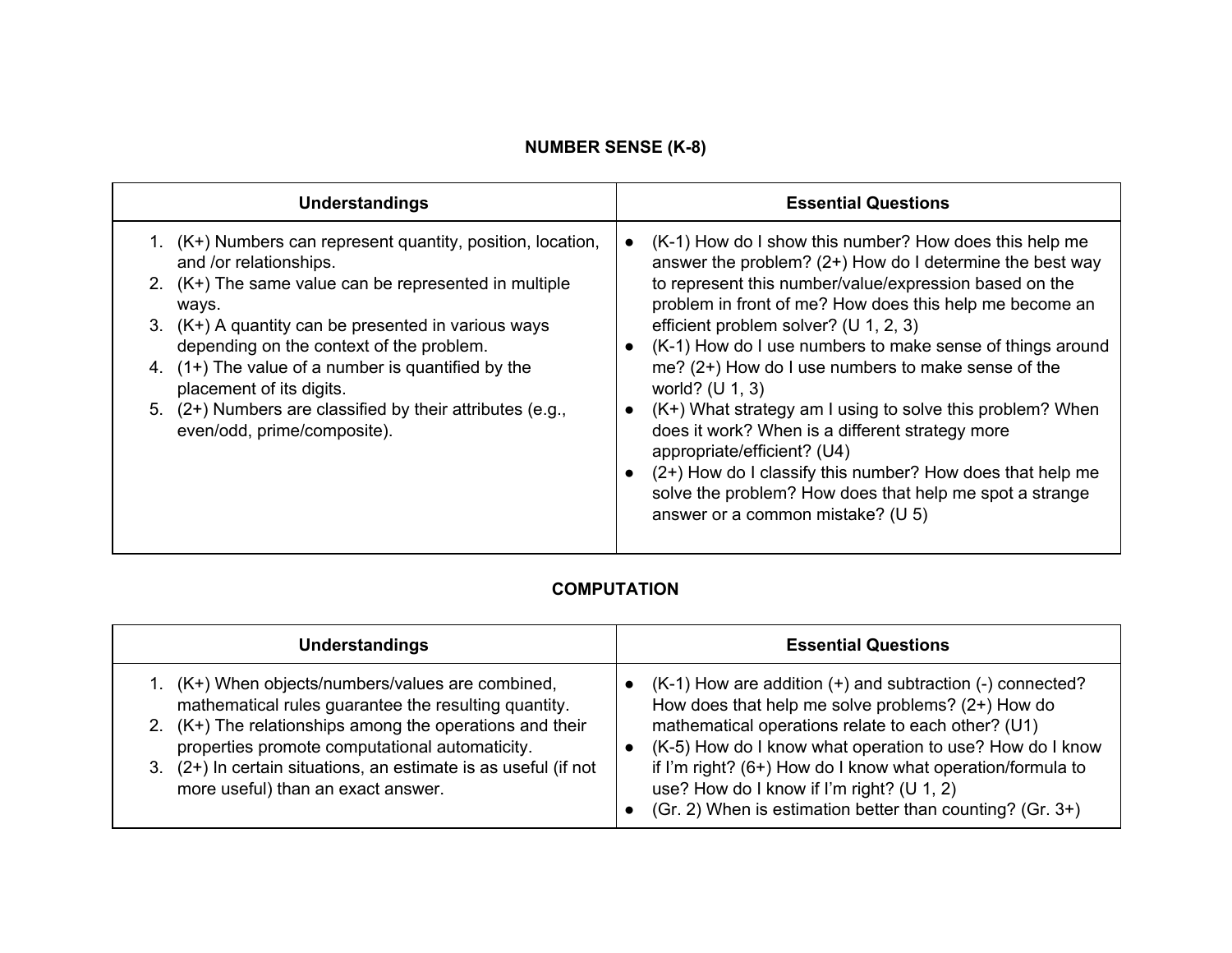|  | How do I make a reasonable estimation and how does it<br>(U3)<br>help me? |
|--|---------------------------------------------------------------------------|
|--|---------------------------------------------------------------------------|

## **MEASUREMENT AND GEOMETRY**

| <b>Understandings</b>                                                                                                                                 | <b>Essential Questions</b>                                                                                                              |
|-------------------------------------------------------------------------------------------------------------------------------------------------------|-----------------------------------------------------------------------------------------------------------------------------------------|
| 1. $(K +)$ Measurements with the same unit can be<br>compared, combined, converted, and categorized to<br>recognize patterns that describe the world. | (K+) How can I compare objects based on their attributes?<br>(U1)<br>(1+) How do I compare/combine measurements of objects?             |
| 2. $(1 +)$ Every measurement has a unit in which it is<br>expressed.                                                                                  | (combine with coins and compare time, temperature,<br>shapes, solids, and liquids) (U 1)                                                |
| 3. $(2 +)$ There are many appropriate units that can be used<br>to measure an object(s), but the precision is dependent<br>on the situation.          | • (1+) What measurements are best used to describe the<br>properties of the object? (U 2, 3) How do I estimate/measure<br>them? $(U 3)$ |
| 4. $(K +)$ Objects in the world can be described by their<br>shape.                                                                                   | • $(K+)$ What kind of shape is this? How do I know? (2+) What<br>kinds of attributes/characteristics would I use to describe this       |
| 5. $(K +)$ Every shape has properties that define it.                                                                                                 | shape/object? What category do they belong to? (U 4, 5, 6,                                                                              |
| 6. $(K +)$ The properties of a shape do not change based on<br>size or orientation.                                                                   | (14)<br>$\bullet$ (K+) How do these shapes (categories of shapes) compare                                                               |
| 7. $(3 +)$ Any shape can be subdivided and/or combined to                                                                                             | with one another? $(U 4, 5, 6)$                                                                                                         |
| make new shapes.                                                                                                                                      | (3+) How much space does this shape take up/enclose? (U                                                                                 |
| 8. $(3 +)$ The construction of an accurate shape/object<br>honors the appropriate attributes.                                                         | 7)                                                                                                                                      |
| 9. $(4 +)$ Given a 2-D shape and the scale, mathematicians                                                                                            | (3+) What shape(s) can I create? How do I show its<br>attributes? $(U 7, 8)$                                                            |
| can compute its area and perimeter.                                                                                                                   | $(4 +)$ How do I use measurements about the shape to                                                                                    |
| 10. $(2 +)$ The properties of a shape do not change when it is                                                                                        | calculate additional information about it? (U 9)                                                                                        |
| reflected, rotated, translated (on a coordinate plane<br>beginning in Grade 7), or dilated (beginning in Grade 8).                                    | $\bullet$ (2+) What does an object's location in space tell me? (U 10,<br>11)                                                           |
| 11. (5+) Shapes can be described synthetically (without<br>coordinates) or analytically (with coordinates).                                           | (5+) How do I analyze/justify my geometric argument? (U 11,<br>$\bullet$<br>12)                                                         |
| 12. (6+) Every geometric theorem or formula is an                                                                                                     | $\bullet$ (4+) What is the theorem/formula necessary to solve this                                                                      |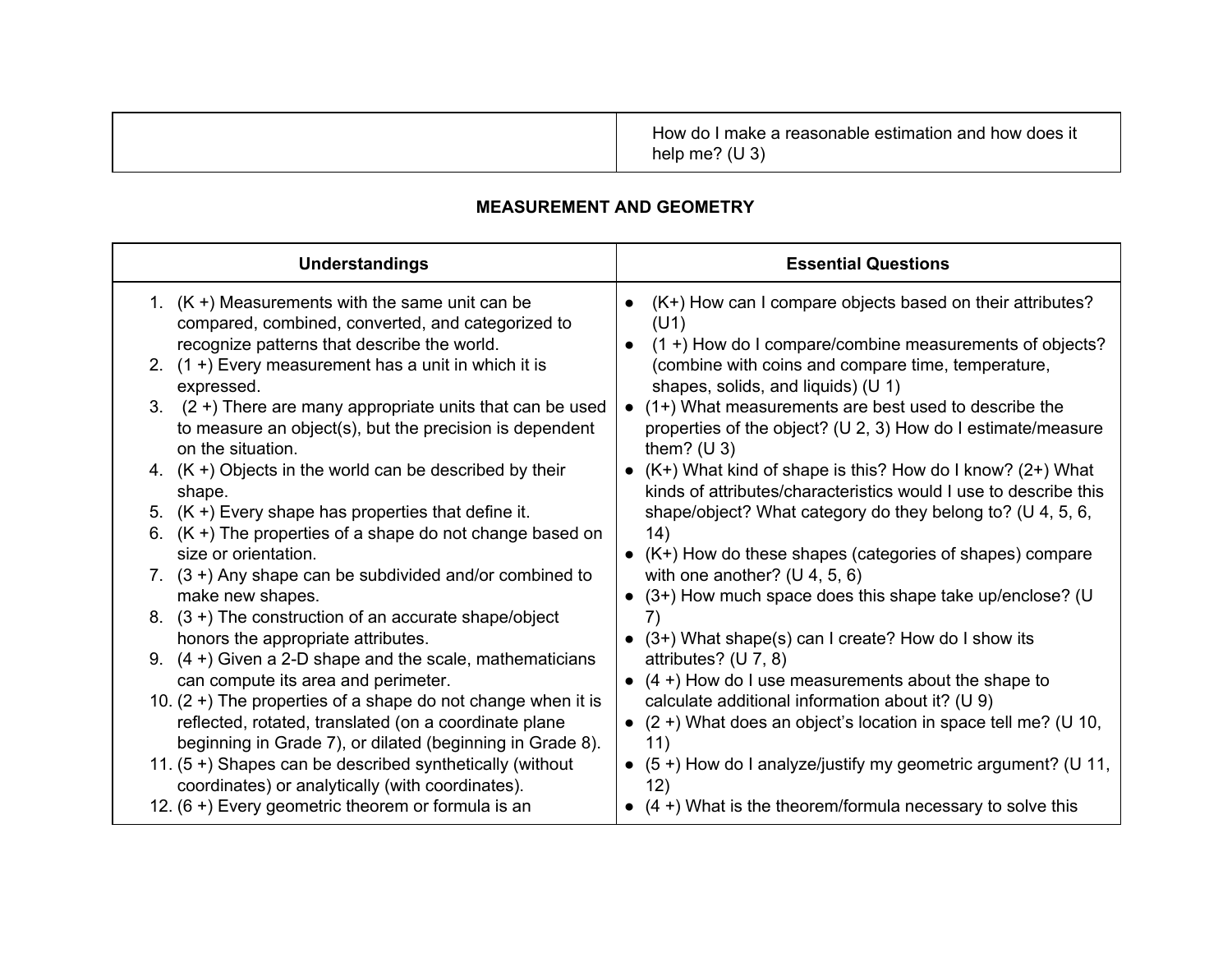| established relationship that can be applied to a specific<br>set of figures.<br>13. $(8 +)$ Given a 3-D shape and the scale, mathematicians<br>can compute its volume and surface area.<br>14. $(8 + 3 - D)$ shapes can be categorized by the number and<br>nature of their surfaces.<br>15. (Geometry) Circles encompass all the relationships of<br>geometry: points make lines, triangles make polygons,<br>and polygons make circles. | problem? (U9, 12, 13)<br>(Geometry) What geometric relationship(s) can be observed<br>within a circle? (U15) |
|--------------------------------------------------------------------------------------------------------------------------------------------------------------------------------------------------------------------------------------------------------------------------------------------------------------------------------------------------------------------------------------------------------------------------------------------|--------------------------------------------------------------------------------------------------------------|
|--------------------------------------------------------------------------------------------------------------------------------------------------------------------------------------------------------------------------------------------------------------------------------------------------------------------------------------------------------------------------------------------------------------------------------------------|--------------------------------------------------------------------------------------------------------------|

## **PROBABILITY AND STATISTICS**

| <b>Understandings</b>                                                                                                                                                                                                                                                                                                                                                           | <b>Essential Questions</b>                                                                                                                                                                                                                                                                                                                                                                                                                                                              |
|---------------------------------------------------------------------------------------------------------------------------------------------------------------------------------------------------------------------------------------------------------------------------------------------------------------------------------------------------------------------------------|-----------------------------------------------------------------------------------------------------------------------------------------------------------------------------------------------------------------------------------------------------------------------------------------------------------------------------------------------------------------------------------------------------------------------------------------------------------------------------------------|
| $\bullet$ (K+) The organization and the display of data makes it<br>possible to recognize patterns, trends, and relationships.<br>(2+) Analyze and interpret data and its properties to<br>predict future outcomes.<br>(3+) The probability of an event's occurrences and<br>outcomes can be predicted, found, analyzed, and<br>interpreted with varying degrees of confidence. | • $(K+)$ Why am I collecting this data and how can I use it?<br>(2+) How do I effectively organize and display data? And<br>$\bullet$<br>what does the data/graph tell me? U 1)<br>(2+) How can I predict future outcomes from a data set?<br>$\bullet$<br>(6+) What is the relationship between data sets? What<br>predictions can be made based on the patterns I see?<br>(U 1, 2)<br>(2+) How can I use probability to make wise/informed<br>$\bullet$<br>decisions in my life? (U3) |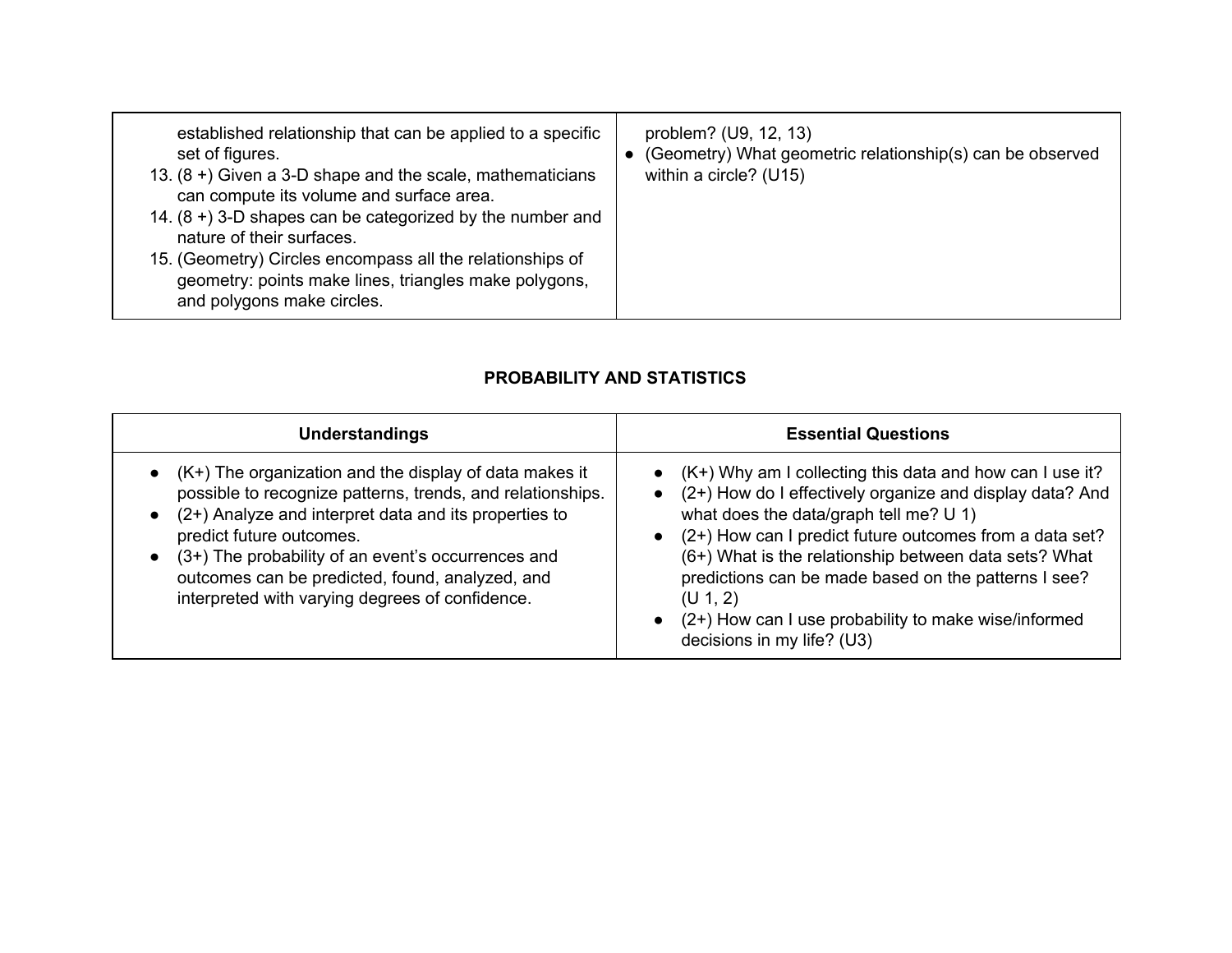# **PATTERNS, FUNCTIONS, ALGEBRA**

| <b>Understandings</b>                                                                                                                            | <b>Essential Questions</b>                                                                                                                                                              |
|--------------------------------------------------------------------------------------------------------------------------------------------------|-----------------------------------------------------------------------------------------------------------------------------------------------------------------------------------------|
| 1. $(K +)$ Numbers, objects, or elements may repeat in<br>predictable ways (patterns).                                                           | $(K +)$ How can patterns be used to make predictions? (U1)<br>$(K +)$ Where are patterns found in the world? (U1)                                                                       |
| 2. (K+) Objects may be sorted or classified by one or more<br>attributes.                                                                        | $(K +)$ What rule or pattern can help me simplify the<br>expression or solve this problem? (U1)                                                                                         |
| (1+) The same value/relationship can be represented in<br>3.<br>multiple ways.                                                                   | $(K +)$ How do I describe this object, or set of objects and/or<br>numbers? (U2, 3)                                                                                                     |
| (2+) Mathematical symbols (e.g. period, line) represent<br>4.<br>quantities and operations in agreed upon ways (e.g. decimal                     | (1+) What is the relationship between/among these values?<br>(U3, 9)                                                                                                                    |
| place holders, line to separate numerator from<br>denominator).                                                                                  | $(2 +)$ How can I represent this information in<br>$\bullet$<br>symbols/equations/models? (U4)                                                                                          |
| $(3+)$ Expressions, equations, inequalities, and functions use<br>5.<br>symbols to represent quantities, operations, and their<br>relationships. | $(3 +)$ What is the value of this number/relationship and how<br>$\bullet$<br>can I represent it in different ways? (U5, 6, 7, 8)<br>$(1+)$ What does equality mean? (U 3)<br>$\bullet$ |
| $(5+)$ A problem can be created using a variable(s) to<br>6.<br>establish a mathematical relationship.                                           | (5+) How do I manipulate both sides to create a true<br>relationship? (U7, 8)                                                                                                           |
| 7. (5+) Applications of specific properties/operations can<br>simplify expressions and solve equations.                                          | (5+) When does a pattern or rule no longer hold true? Is this<br>$\bullet$<br>a new set of rules or an exception to an already existing                                                 |
| $(6+)$ Substituting a correct value(s) for an unknown makes<br>8.<br>the mathematical statement/relationship true.                               | rule? $(U7)$<br>$(6 +)$ What function best models this data? How do its                                                                                                                 |
| 9. (6+) Certain mathematical manipulations preserve the<br>relationship in an expression or equation, even though they                           | characteristics help me make predictions? (U10, 11, 13)<br>(6+) How are tables, graphs, and equations useful for<br>$\bullet$                                                           |
| change the representation.<br>10. (6+) A function can represent how quantities in the real<br>world relate to one another.                       | representing relationships? (U12)<br>(Algebra 1+) How do I classify, interpret, and compare<br>$\bullet$                                                                                |
| 11. (6+) Recognition of predictable mathematical patterns<br>supports the analysis of functional relationships and the<br>prediction of data.    | functions or equations? (U13)                                                                                                                                                           |
| 12. (6+) Equations and inequalities can be solved and graphed.                                                                                   |                                                                                                                                                                                         |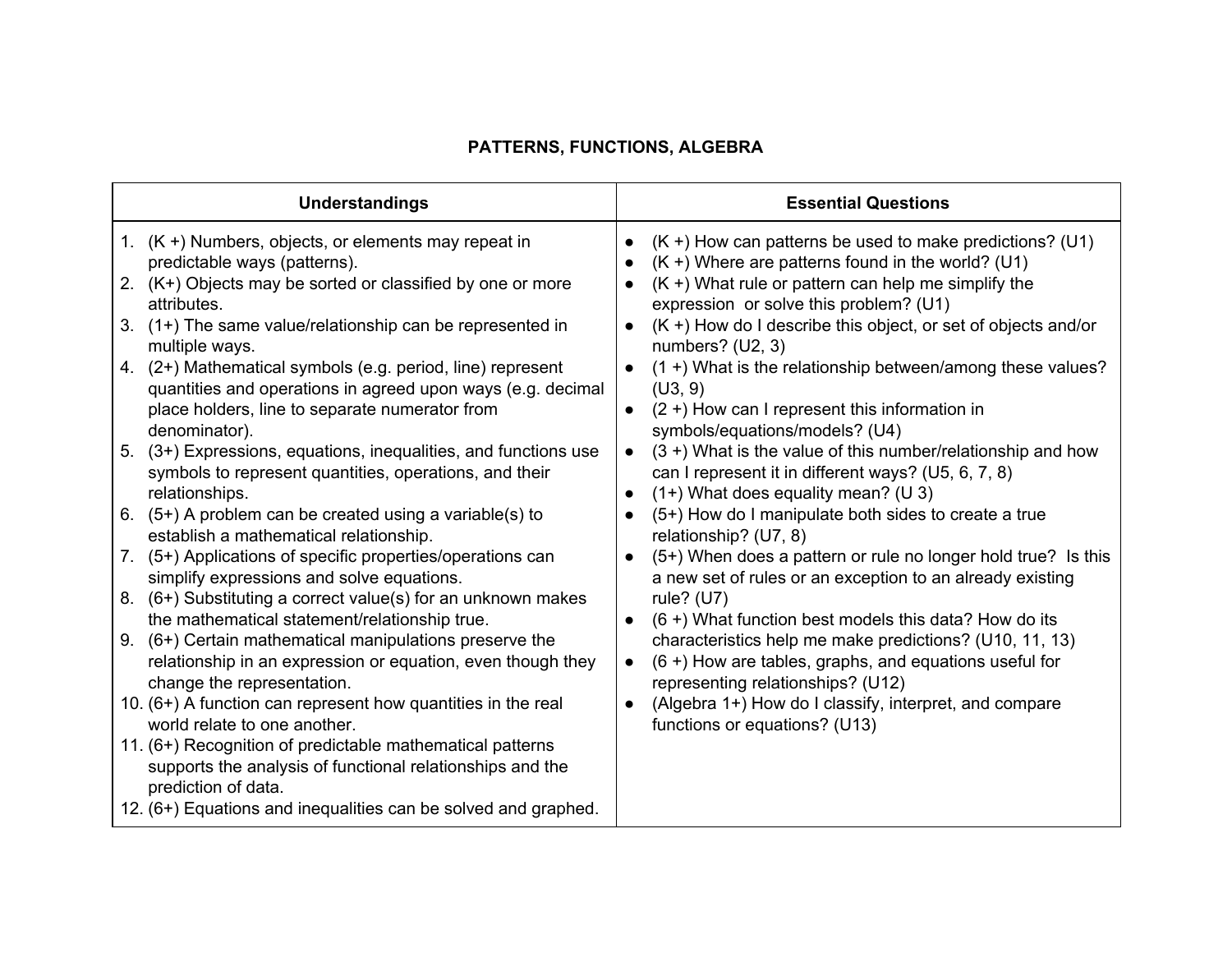| (This includes linear and inequality systems).<br>13. (Algebra 1+) Algebraic relationships can be represented by<br>analytical geometry. |  |
|------------------------------------------------------------------------------------------------------------------------------------------|--|
|                                                                                                                                          |  |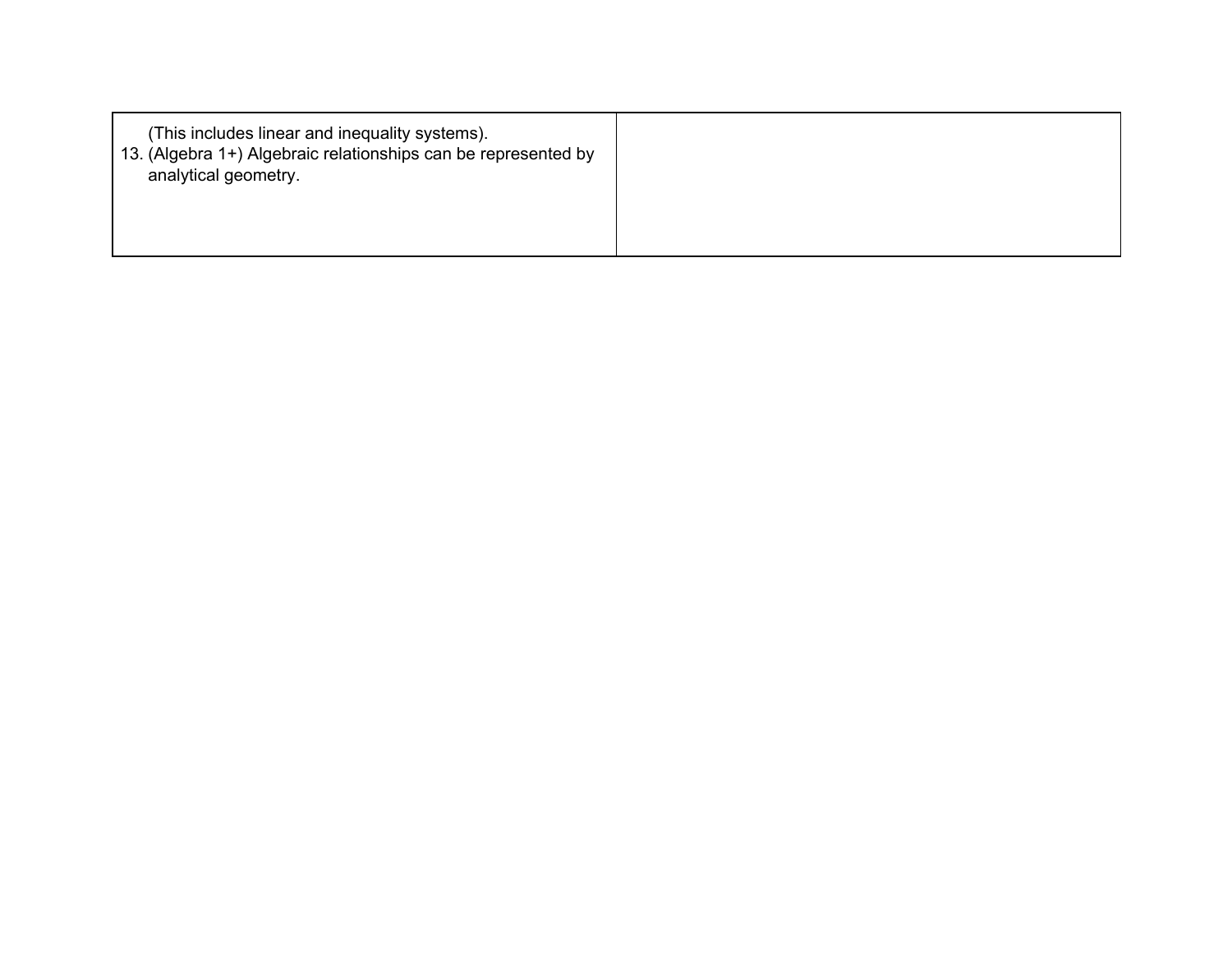|                                                                                                                                                                           | Kindergarten                                                                                                                                                 |                                                                                                                                                                                                                                                                                                            | <b>1st Grade</b>                                                                                                                                                                                                                                                                                                                           |                                                 | 2nd Grade                                                                                                                                                                                                                                                        |                                                                                                                                                                                          |
|---------------------------------------------------------------------------------------------------------------------------------------------------------------------------|--------------------------------------------------------------------------------------------------------------------------------------------------------------|------------------------------------------------------------------------------------------------------------------------------------------------------------------------------------------------------------------------------------------------------------------------------------------------------------|--------------------------------------------------------------------------------------------------------------------------------------------------------------------------------------------------------------------------------------------------------------------------------------------------------------------------------------------|-------------------------------------------------|------------------------------------------------------------------------------------------------------------------------------------------------------------------------------------------------------------------------------------------------------------------|------------------------------------------------------------------------------------------------------------------------------------------------------------------------------------------|
| calendar<br>day<br>week<br>month<br>count<br>data<br>set<br>collect<br>organize<br>sort<br>classify<br><b>Identify</b><br>extend<br>describe<br>create<br><b>Transfer</b> | circle<br>square<br>triangle<br>rectangle<br>attribute<br><b>Repeated pattern</b><br>pattern<br>dime<br>nickel<br>penny<br>quarter<br>equal share<br>objects | table<br>graph (object,<br>picture)<br>sum<br>add<br>subtract<br>difference<br>part<br>whole<br>compare and<br>order<br>(after, before,<br>more, fewer,<br>same shorter,<br>longer, taller,<br>heavier,<br>lighter, hotter,<br>colder, larger,<br>smaller,<br>greatest,<br>least,<br>backward,<br>forward) | skip count<br>numeral<br>digit<br>number<br>ordinal/ordered position<br>fraction<br>tens (place value)<br>magnitude<br>corresponding (fact family)<br>growing pattern<br>measure<br>weight<br>mass<br>volume<br>greater than<br>less than<br>equal to<br>region<br>Equal<br><b>Equality</b><br>hour, half hour<br><b>Clock</b><br>Concrete |                                                 | odd<br>even<br>hundreds (place value)<br>round<br>estimate<br>regroup<br>inequality<br>units of measurement: (pound,<br>inches, cents, dollars \$, minutes)<br>symmetry<br>Thermometer<br><b>Celsius and Fahrenheit</b><br>ruler<br><b>Scale</b><br>Not equal to | sphere<br>cube<br>rectangular prism<br>edges<br>faces<br>graph (picture, bar)<br>impossible<br>unlikely<br>as likely as<br>equally likely<br>likely<br>Certain<br>experiment/probability |
|                                                                                                                                                                           | 3rd Grade                                                                                                                                                    |                                                                                                                                                                                                                                                                                                            | 4 <sup>th</sup> Grade                                                                                                                                                                                                                                                                                                                      |                                                 |                                                                                                                                                                                                                                                                  | 5 <sup>th</sup> Grade                                                                                                                                                                    |
| addends<br>equivalent<br><b>Outcomes</b><br>tables                                                                                                                        | points<br>rays<br>line                                                                                                                                       |                                                                                                                                                                                                                                                                                                            | tenths<br>hundredths<br>thousandths<br>millions                                                                                                                                                                                                                                                                                            | parallel lines<br>perpendicular<br>intersecting | composite<br>prime<br><b>Verbal expression</b><br><b>Quantitative expression</b>                                                                                                                                                                                 | acute<br>equilateral<br>isosceles                                                                                                                                                        |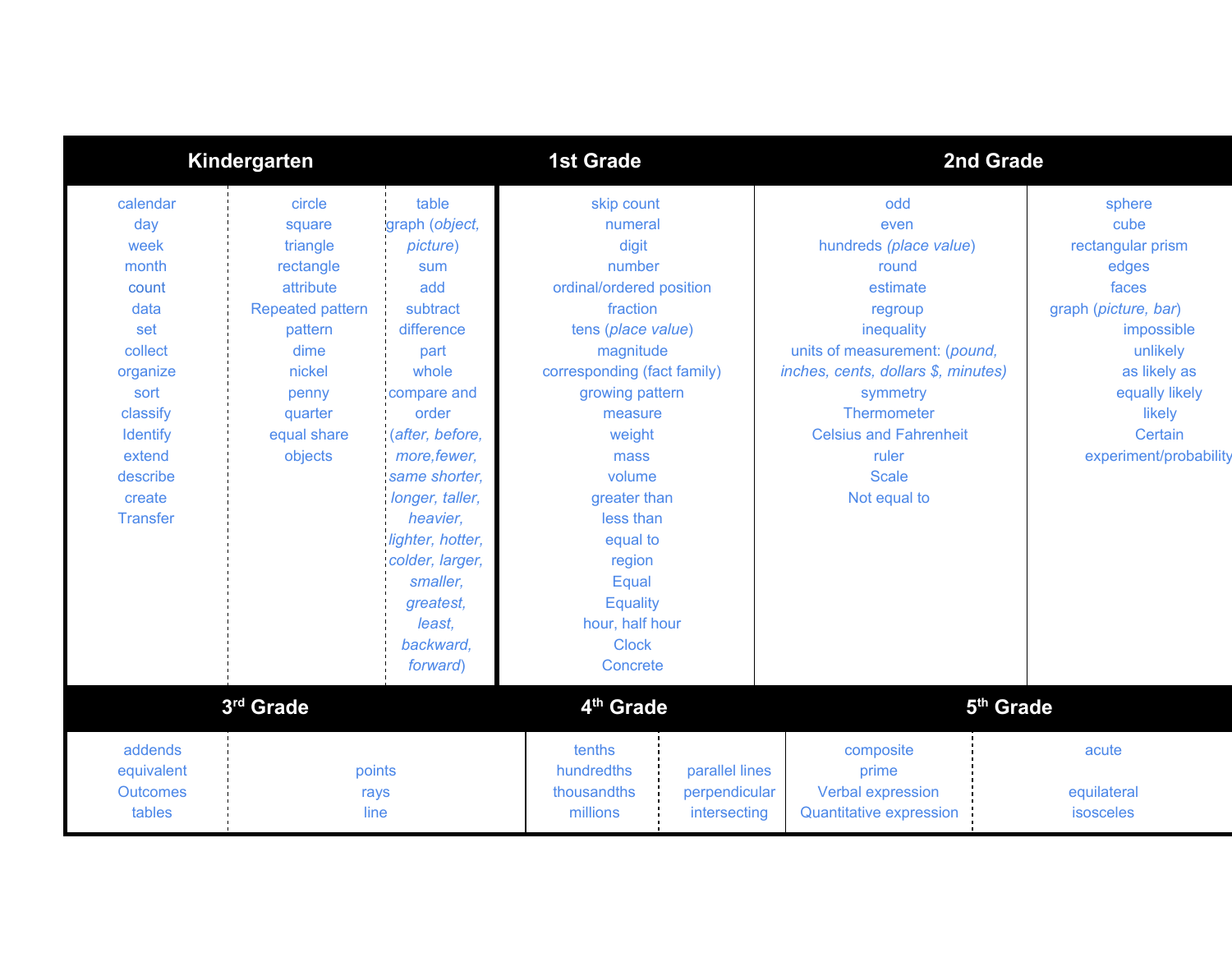| thousands (place<br>value up to<br>100,000)<br>fraction ( <i>mixed</i><br>numbers,<br>numerator,<br>denominator,<br>proper, improper)<br>multiply<br>divide<br>area<br>perimeter<br>units of<br>measurement:<br>centimeter, foot,<br>yard, elapsed time,<br>meter, cup, pint,<br>quart, gallon, liter)<br>polygon | line segment<br>Equation<br>equivalent<br>figures (congruent, non-congruent)<br>(trapezoid, rhombus, parallelogram,<br>quadrilateral, pentagon, polygon,<br>hexagon, heptagon, octagon,<br>nonagon, decagon)<br><b>Subdivide</b><br>Combine | decimal<br>multiple<br>quotient<br>product<br>remainder<br>factor (greatest<br>common, least<br>common<br><i>multiple</i> )<br>Quadrilateral:<br>(Parallelogram,<br>rhombus, and<br>trapezoid). | pyramid<br>cone<br>cylinder<br>units of<br>measurement<br>: (gram,<br>kilogram,<br>mile, ton)<br><i>inclusive</i><br>graph (line) | variable<br>evaluate<br>mean<br>median<br>mode<br>range<br>Graph (line plot,<br>stem-and-leaf plot)<br>transformation<br>translation<br>rotation<br><b>Reflection</b><br>vertices<br>sides<br><b>Obtuse</b><br>Acute<br><b>Right</b><br>straight interior<br>exterior | obtuse<br>scalene<br>chord<br>circumference<br>diameter<br>radius<br>Order of operations<br><b>Distributive property</b><br><b>Associative property</b><br>Identity property<br><b>Commutative property</b> |
|-------------------------------------------------------------------------------------------------------------------------------------------------------------------------------------------------------------------------------------------------------------------------------------------------------------------|---------------------------------------------------------------------------------------------------------------------------------------------------------------------------------------------------------------------------------------------|-------------------------------------------------------------------------------------------------------------------------------------------------------------------------------------------------|-----------------------------------------------------------------------------------------------------------------------------------|-----------------------------------------------------------------------------------------------------------------------------------------------------------------------------------------------------------------------------------------------------------------------|-------------------------------------------------------------------------------------------------------------------------------------------------------------------------------------------------------------|
|-------------------------------------------------------------------------------------------------------------------------------------------------------------------------------------------------------------------------------------------------------------------------------------------------------------------|---------------------------------------------------------------------------------------------------------------------------------------------------------------------------------------------------------------------------------------------|-------------------------------------------------------------------------------------------------------------------------------------------------------------------------------------------------|-----------------------------------------------------------------------------------------------------------------------------------|-----------------------------------------------------------------------------------------------------------------------------------------------------------------------------------------------------------------------------------------------------------------------|-------------------------------------------------------------------------------------------------------------------------------------------------------------------------------------------------------------|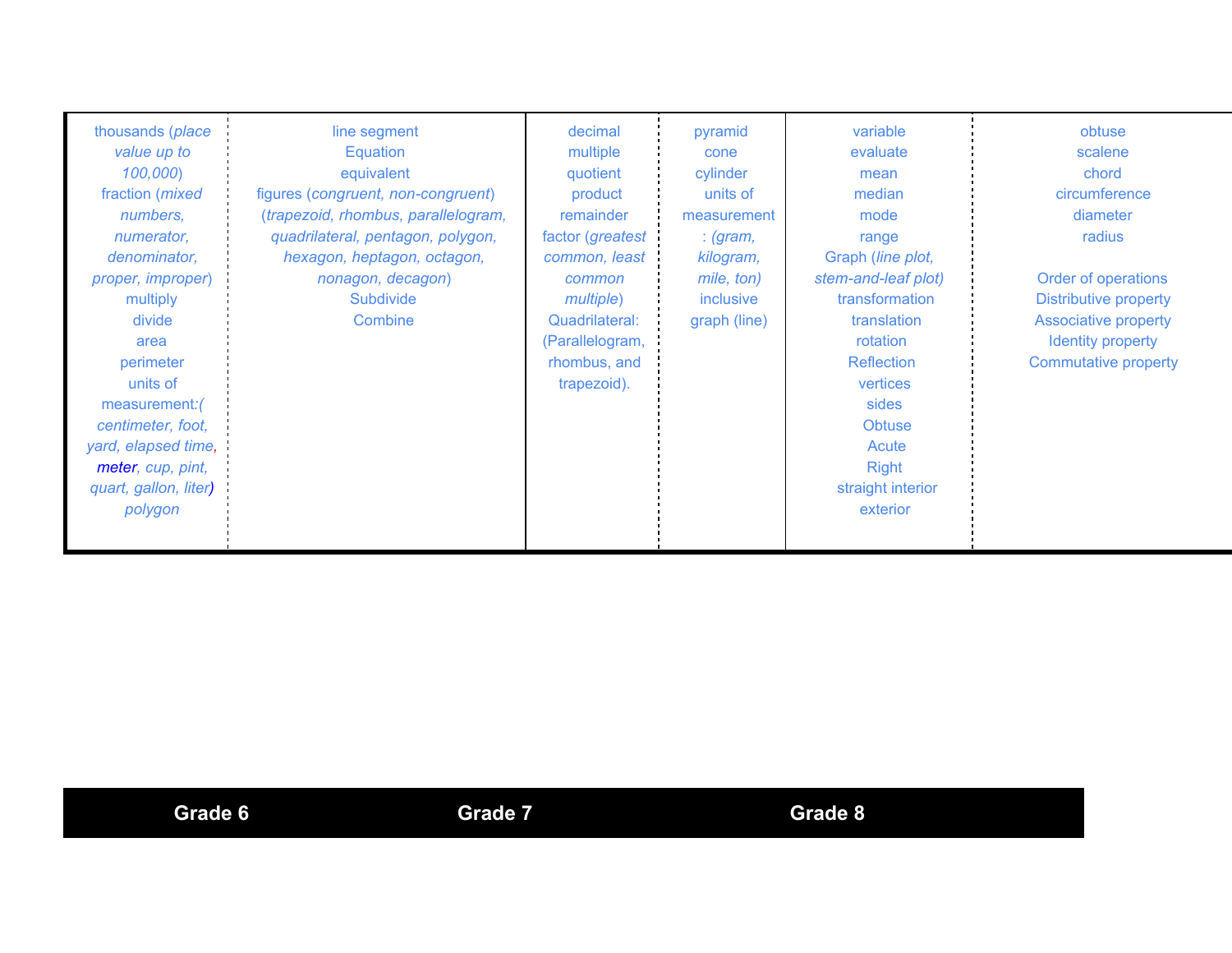| Percent                    | Scientific notation         | <b>Real number</b>          |  |
|----------------------------|-----------------------------|-----------------------------|--|
| Ratio                      | <b>Square root</b>          | <b>Subsets</b>              |  |
| Integer (positive,         | Unit rate                   | Natural/Counting            |  |
| negative)                  | <b>Slope</b>                | <b>Whole Numbers</b>        |  |
| Rational                   | Rate of change              | <b>Irrational</b>           |  |
| Absolute value             | Ordered pairs               | consecutive                 |  |
| <b>Exponent</b>            | <b>Direct variation</b>     | <b>Vertical angles</b>      |  |
| Perfect square             | Two-step linear equations   | <b>Adjacent angles</b>      |  |
| <b>Simplify</b>            | <b>Table of values</b>      | <b>Supplementary angles</b> |  |
| Pi                         | Proportions                 | <b>Complementary angles</b> |  |
| Coordinates                | <b>Corresponding sides</b>  | Reflex angles               |  |
| Coordinate plane           | <b>Corresponding angles</b> | Three dimensional           |  |
| Ordered pair               | Probability (theoretical,   | <b>Pythagorean Theorem</b>  |  |
| graph (circle)             | experimental)               | <b>Cones</b>                |  |
| balance point              | Graph (histogram)           | Square-based pyramids       |  |
| Constant                   |                             | Composite                   |  |
| Proportionality            |                             | <b>Relation</b>             |  |
| Proportional               |                             | <b>Function</b>             |  |
| relationship               |                             | Domain                      |  |
| <b>Verbal descriptions</b> |                             | Range                       |  |
| One-step linear            |                             | <b>Y-intercept</b>          |  |
| equations                  |                             | Non-proportional situations |  |
|                            |                             | <b>Linear functions</b>     |  |
| solution                   |                             | <b>Linear inequalities</b>  |  |
|                            |                             | Probability (independent,   |  |
|                            |                             | dependent events)           |  |
|                            |                             | Graph (box plots, scatter   |  |
|                            |                             | plots)                      |  |
|                            |                             | Line of best fit            |  |
|                            |                             |                             |  |
|                            |                             |                             |  |
|                            |                             |                             |  |
|                            |                             |                             |  |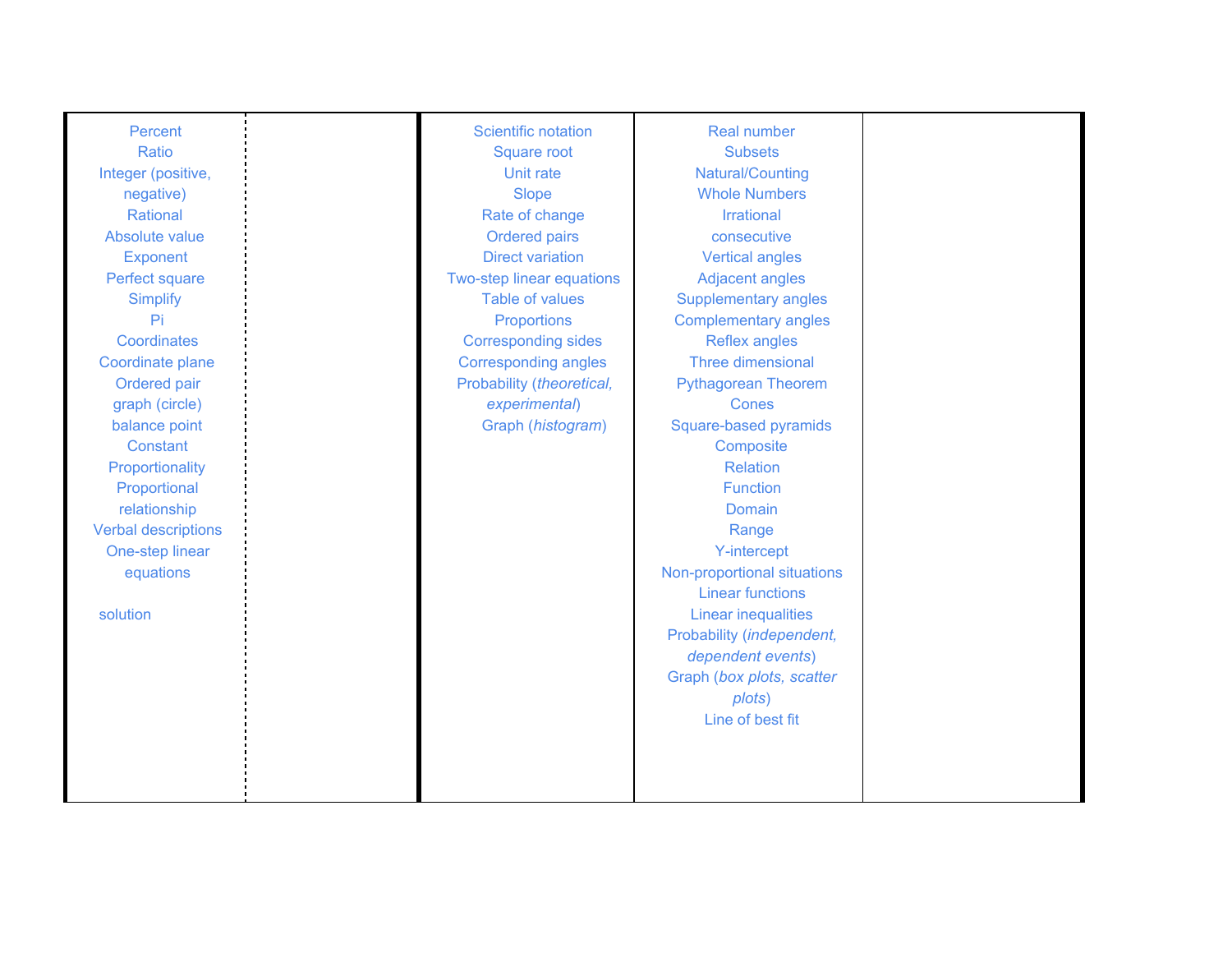| <b>High School</b>                 |                                    |  |
|------------------------------------|------------------------------------|--|
| <b>GEOMETRY</b>                    | ALGEBRA+                           |  |
| <b>Deductive reasoning</b>         | Polynomial (mono- bi- tri-)        |  |
| <b>Validity</b>                    | Quadratic                          |  |
| Logical argument                   | <b>Literal Equation</b>            |  |
| Converse                           | <b>System of Equations</b>         |  |
| <b>Inverse</b>                     | Zeros/Roots/x-intercepts           |  |
| Contrapositive                     | <b>Inverse Variation</b>           |  |
| <b>Conditional statement</b>       | <b>Curve of Best-Fit</b>           |  |
| Prove/Proof                        | <b>Exponential Functions</b>       |  |
| <b>Transversal</b>                 | <b>Logarithmic Functions</b>       |  |
| <b>Corresponding angles</b>        | <b>Maxima</b>                      |  |
| Alternate interior angles          | <b>Minima</b>                      |  |
| Alternate exterior angles          | Asymptote                          |  |
| <b>Consecutive interior angles</b> | Mutually exclusive events          |  |
| <b>Distance</b>                    | <b>Permutations</b>                |  |
| Mid-point                          | <b>Combinations</b>                |  |
| Construction                       | <b>Normal Distribution</b>         |  |
| Angle bisector                     | Z-scores                           |  |
| Perpendicular bisector             | <b>Standard Deviation</b>          |  |
| <b>Similar</b>                     | <b>Radical Expression</b>          |  |
| <b>Sine</b>                        | <b>Complex Numbers</b>             |  |
| Cosine                             | <b>Arithmetic Sequences/Series</b> |  |
| <b>Tangent</b>                     | <b>Geometric Sequences/Series</b>  |  |
| <b>Secant</b>                      | <b>Continuous/Discontinuous</b>    |  |
| Cosecant                           | <b>Inverse Function</b>            |  |
| Cotangent                          | <b>Joint Variation</b>             |  |
| <b>Convex</b>                      |                                    |  |
| Concave                            |                                    |  |
| <b>Sector</b>                      |                                    |  |
| <b>Arc Length</b>                  |                                    |  |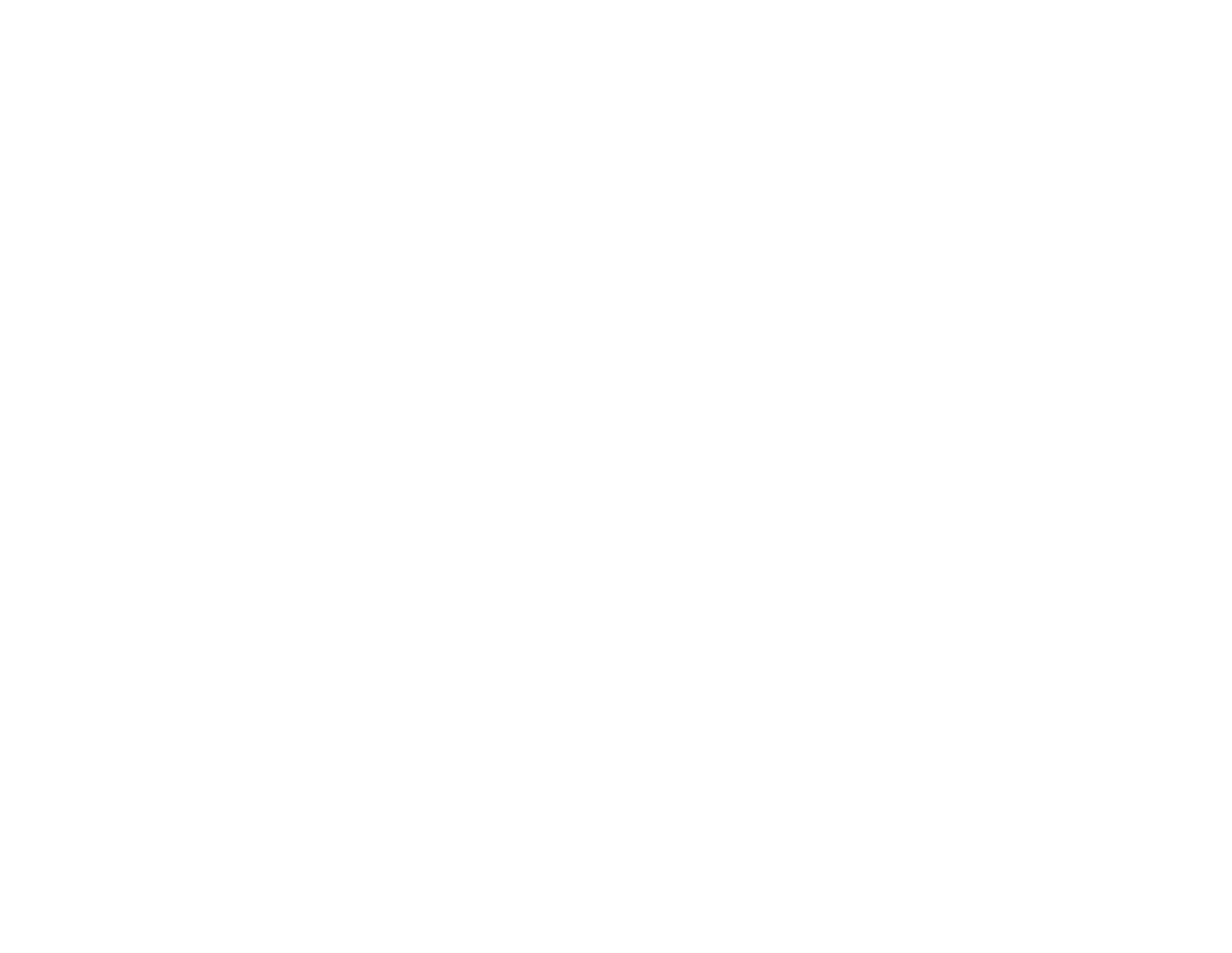## Grade 1: Addition and Subtraction

| SOLs: 1.7b demonstrate fluency with addition facts for sums to<br>10 or less and the corresponding subtraction facts. | Transfer Goals Based on an understanding of any problem,<br>initiate a plan (using a variety of methods/strategies), execute<br>it, and evaluate the reasonableness of the solution |
|-----------------------------------------------------------------------------------------------------------------------|-------------------------------------------------------------------------------------------------------------------------------------------------------------------------------------|
| Understandings: When objects/numbers are combined,<br>mathematical rules guarantee the resulting quantity.            | Essential Questions(K-1) How are addition (+) and subtraction<br>(-) connected? How does that help me solve problems?                                                               |
| Critical Vocabulary: equal                                                                                            | Skills: combine numbers to 10, subtract numbers from 10, use<br>part - part whole to write addition and subtraction facts to 10                                                     |

## Grade 3:

| SOLs: 3.3 (b) create and solve single step practical problems<br>involving sums and differences of two whole numbers | Transfer Goals: Based on an understanding of any problem,<br>students will independently be able to initiate a plan (using a<br>variety of methods/strategies), execute it, and evaluate the<br>reasonableness of the solution |
|----------------------------------------------------------------------------------------------------------------------|--------------------------------------------------------------------------------------------------------------------------------------------------------------------------------------------------------------------------------|
| Understandings: When objects/numbers are combined,<br>mathematical rules guarantee the resulting quantity.           | Essential Questions: How do I know which operation to use?<br>How do I know if I'm right?                                                                                                                                      |
| <b>Critical Vocabulary: N/A</b>                                                                                      | Skills: Students will be skilled at place value to thousands,<br>regrouping, and knowing which operation to use according to<br>the word problem. Students will confirm using addition.                                        |

Grade 4: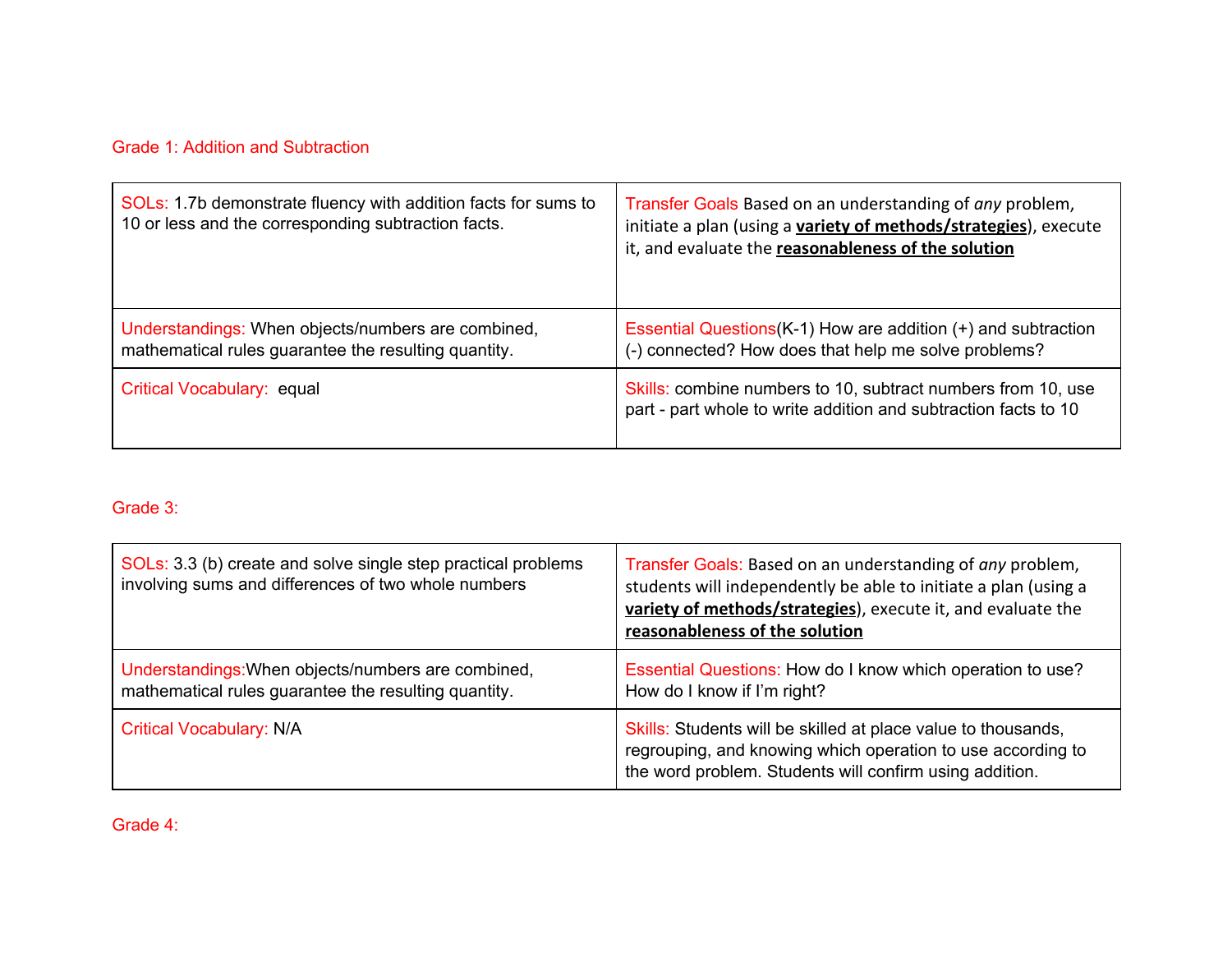| SOLs: 4.4d The student will create and solve single-step<br>practical problems involving addition and subtraction with whole<br>numbers. | Transfer Goals: Based on an understanding of any problem,<br>students will independently be able to initiate a plan (using a<br>variety of methods/strategies), execute it, and evaluate the<br>reasonableness of the solution. |
|------------------------------------------------------------------------------------------------------------------------------------------|---------------------------------------------------------------------------------------------------------------------------------------------------------------------------------------------------------------------------------|
| Understandings: (K+) When objects/numbers are combined,<br>mathematical rules guarantee the resulting quantity.                          | Essential Questions: (K-5) How do I know what operation to<br>use? How do I know if I'm right?                                                                                                                                  |
| Critical Vocabulary: N/A                                                                                                                 | Skills: Students will be skilled at<br>Knowing their place value to millions<br>Regrouping<br>Choosing the correct operation for the problem<br>Solving single-step practical problems using addition<br>and subtraction        |

# Grade 6: One-Step Equations (including Practical Problems)

| SOLs: 6.14 (Old SOL 6.18)                                           | Transfer Goals: Based on an understanding of any problem,<br>initiate a plan (using a variety of methods/strategies), execute<br>it, and evaluate the reasonableness of the solution |
|---------------------------------------------------------------------|--------------------------------------------------------------------------------------------------------------------------------------------------------------------------------------|
| Understandings:                                                     | <b>Essential Questions</b>                                                                                                                                                           |
| 6. $(5+)$ A problem can be created using a variable(s) to establish | $(3 +)$ What is the value of this number/relationship and how                                                                                                                        |
| a mathematical relationship.                                        | can I represent it in different ways? (U5, 6, 7, 8)                                                                                                                                  |
| 8. (6+) Substituting a correct value(s) for an unknown makes the    | $(5+)$ How do I manipulate both sides to create a true                                                                                                                               |
| mathematical statement/relationship true.                           | relationship? (U7, 8)                                                                                                                                                                |
| 9. (6+) Certain mathematical manipulations preserve the             | $(1 +)$ What is the relationship between/among these values?                                                                                                                         |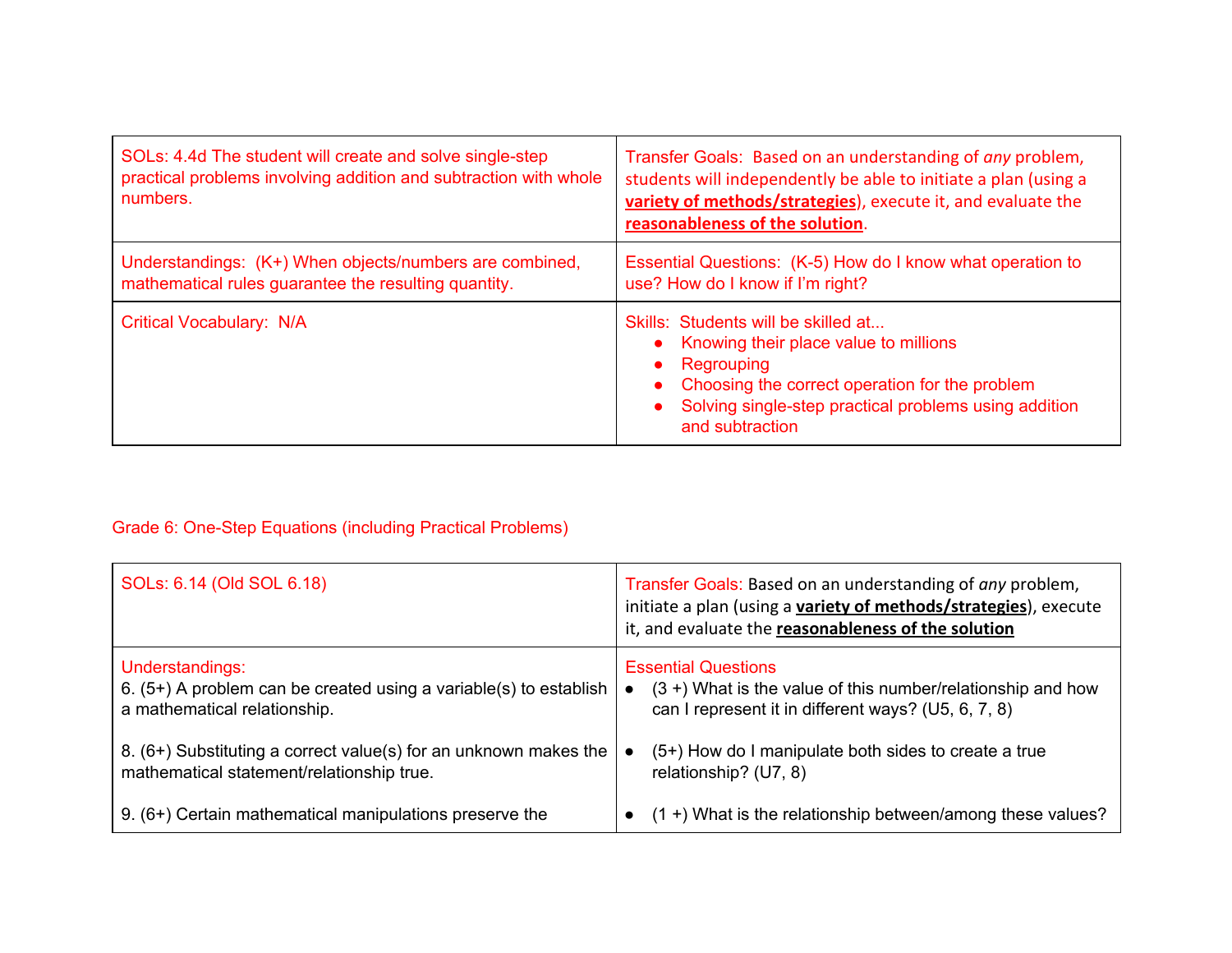| relationship in an expression or equation, even though they<br>change the representation. | (U3, 9)                                                                                                                                                                                                                                                     |
|-------------------------------------------------------------------------------------------|-------------------------------------------------------------------------------------------------------------------------------------------------------------------------------------------------------------------------------------------------------------|
| Critical Vocabulary: linear equation, variable, equal, solution                           | Skills:<br>Represent and solve a one-step equation, using a<br>$\bullet$<br>variety of concrete materials such as colored chips,<br>algebra tiles, or weights on a balance scale.<br>Solve a one-step equation by demonstrating the steps<br>algebraically. |

Grade 6:

| SOLs: 6.4 (old 6.5)                                                                                                                                               | Transfer Goals: Demonstrate <b>automaticity</b> in basic<br>computation so that they can focus on the more <b>sophisticated</b><br>aspects of the problem                                                                                                                                                                                                                                                                                              |
|-------------------------------------------------------------------------------------------------------------------------------------------------------------------|--------------------------------------------------------------------------------------------------------------------------------------------------------------------------------------------------------------------------------------------------------------------------------------------------------------------------------------------------------------------------------------------------------------------------------------------------------|
| Understandings:<br>(K+) Numbers can represent quantity, position, location, and /or<br>relationships.<br>(K+) The same value can be represented in multiple ways. | <b>Essential Questions</b><br>(K-1) How do I show this number? How does this help me<br>answer the problem? (2+) How do I determine the best way<br>to represent this number/value/expression based on the<br>problem in front of me? How does this help me become an<br>efficient problem solver? (U 1, 2, 3)<br>(K-1) How do I use numbers to make sense of things around<br>me? (2+) How do I use numbers to make sense of the<br>world? $(U 1, 3)$ |
| Critical Vocabulary: exponents, perfect squares                                                                                                                   | Skills:                                                                                                                                                                                                                                                                                                                                                                                                                                                |
|                                                                                                                                                                   | Recognize and describe patterns with exponents that                                                                                                                                                                                                                                                                                                                                                                                                    |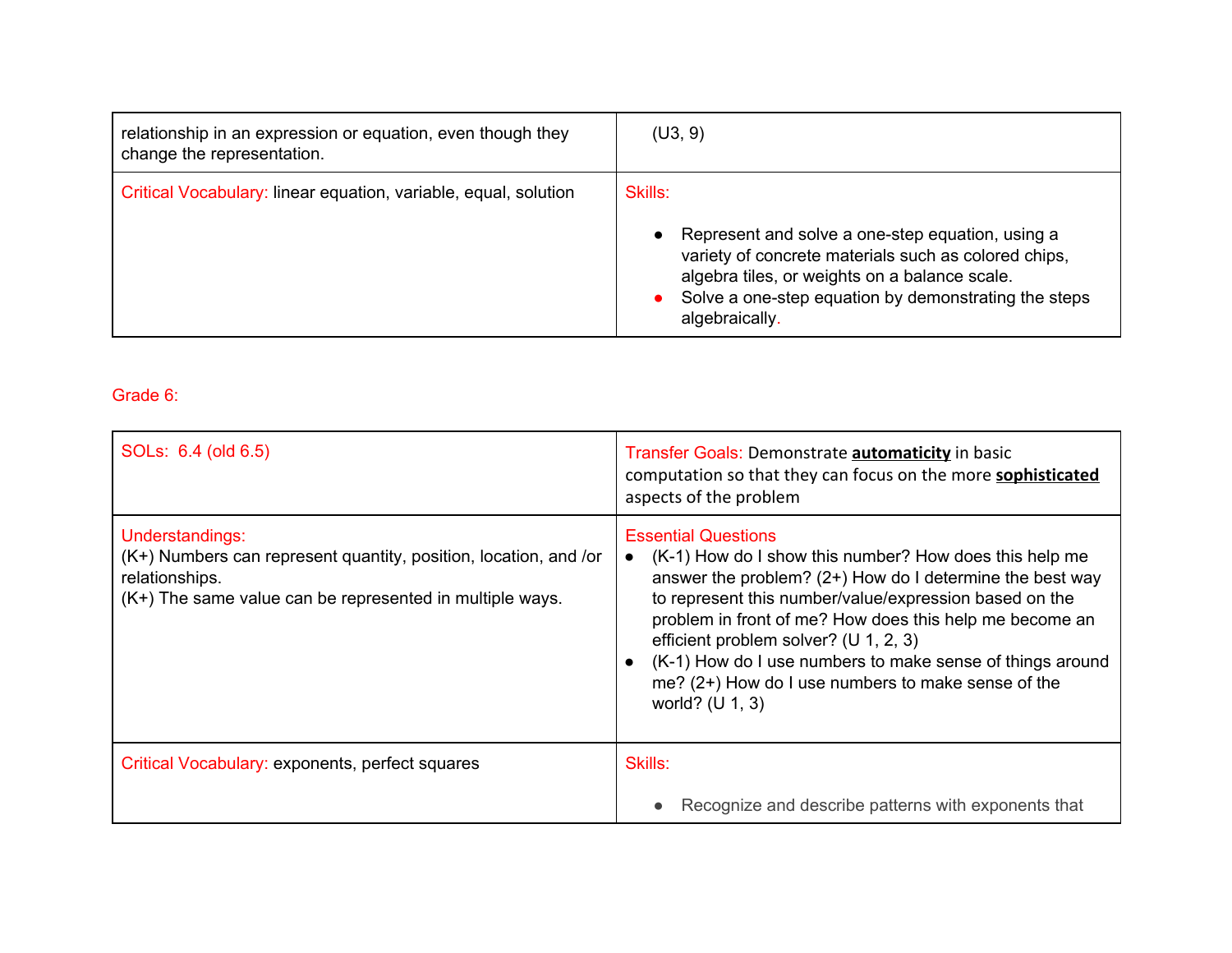|  | are natural numbers, by using a calculator.<br>Recognize and describe patterns of perfect squares not<br>$\bullet$<br>to exceed 20 2, by using grid paper, square tiles, tables,<br>and calculators.<br>Recognize powers of ten by examining patterns in a<br>$\bullet$<br>place value chart: $104 = 10,000, 103 = 1000, 102 = 100,$<br>$101 = 10$ , $100 = 1$ . |
|--|------------------------------------------------------------------------------------------------------------------------------------------------------------------------------------------------------------------------------------------------------------------------------------------------------------------------------------------------------------------|
|--|------------------------------------------------------------------------------------------------------------------------------------------------------------------------------------------------------------------------------------------------------------------------------------------------------------------------------------------------------------------|

## Grade 7: two-step equations

| SOLs: 7.12 a & b (old SOL is 7.14)                                                                                                                                                             | Transfer Goals: Based on an understanding of any problem,<br>initiate a plan (using a variety of methods/strategies), execute<br>it, and evaluate the reasonableness of the solution                          |
|------------------------------------------------------------------------------------------------------------------------------------------------------------------------------------------------|---------------------------------------------------------------------------------------------------------------------------------------------------------------------------------------------------------------|
| Understandings:<br>$(5+)$ A problem can be created using a variable(s) to establish a<br>mathematical relationship.<br>$(6+)$ Substituting a correct value(s) for an unknown makes the         | <b>Essential Questions:</b><br>$(3 +)$ What is the value of this number/relationship and how<br>can I represent it in different ways? (U5, 6, 7, 8)<br>$(5+)$ How do I manipulate both sides to create a true |
| mathematical statement/relationship true.<br>(6+) Certain mathematical manipulations preserve the<br>relationship in an expression or equation, even though they<br>change the representation. | relationship? (U7, 8)<br>$(1 +)$ What is the relationship between/among these values?<br>(U3, 9)                                                                                                              |
| Critical Vocabulary: linear equation, variable, equal, solution                                                                                                                                | Skills:<br>Represent and demonstrate steps for solving two-step<br>equations in one variable using concrete materials, pictorial                                                                              |
|                                                                                                                                                                                                | representations and algebraic sentences.<br>Solve two-step linear equations in one variable.                                                                                                                  |